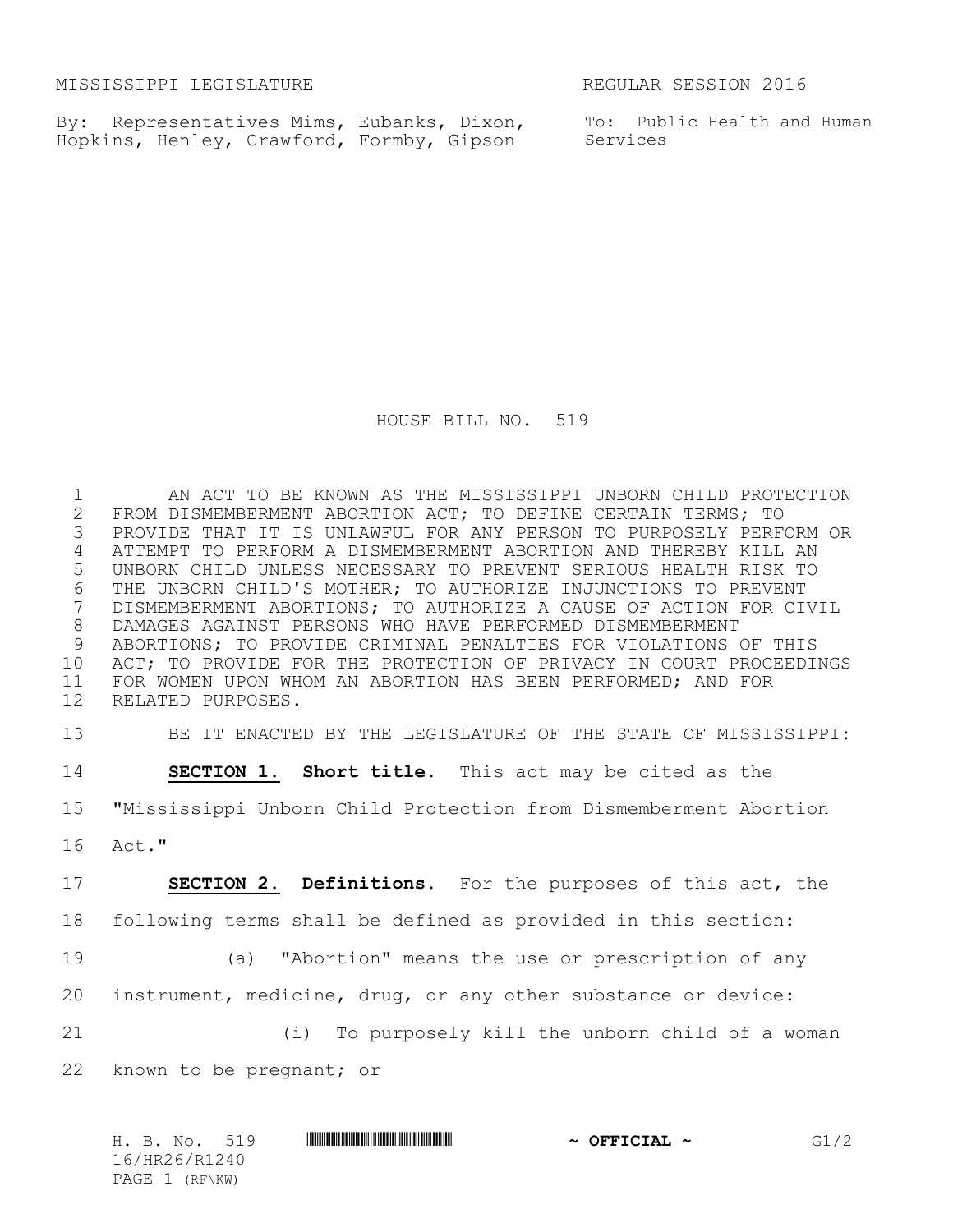(ii) To purposely terminate the pregnancy of a woman known to be pregnant, with a purpose other than: 1. After viability to produce a live birth and preserve the life and health of the child born alive; or 2. To remove a dead unborn child. (b) "Attempt to perform an abortion" means to do or omit to do anything that, under the circumstances as the actor believes them to be, is an act or omission constituting a substantial step in a course of conduct planned to culminate in oneself performing an abortion. Such substantial steps include, but are not limited to: (i) Agreeing with an individual to perform an abortion on that individual or on some other person, whether or not the term "abortion" is used in the agreement, and whether or not the agreement is contingent on another factor such as receipt of payment or a determination of pregnancy; or (ii) Scheduling or planning a time to perform an abortion on an individual, whether or not the term "abortion" is used, and whether or not the performance is contingent on another factor such as receipt of payment or a determination of pregnancy. This definition shall not be construed to require that an abortion procedure actually must be initiated for an attempt to occur. (c) "Dismemberment abortion" means, with the purpose of

causing the death of an unborn child, purposely to dismember a

H. B. No. 519 \*HR26/R1240\* **~ OFFICIAL ~** 16/HR26/R1240 PAGE 2 (RF\KW)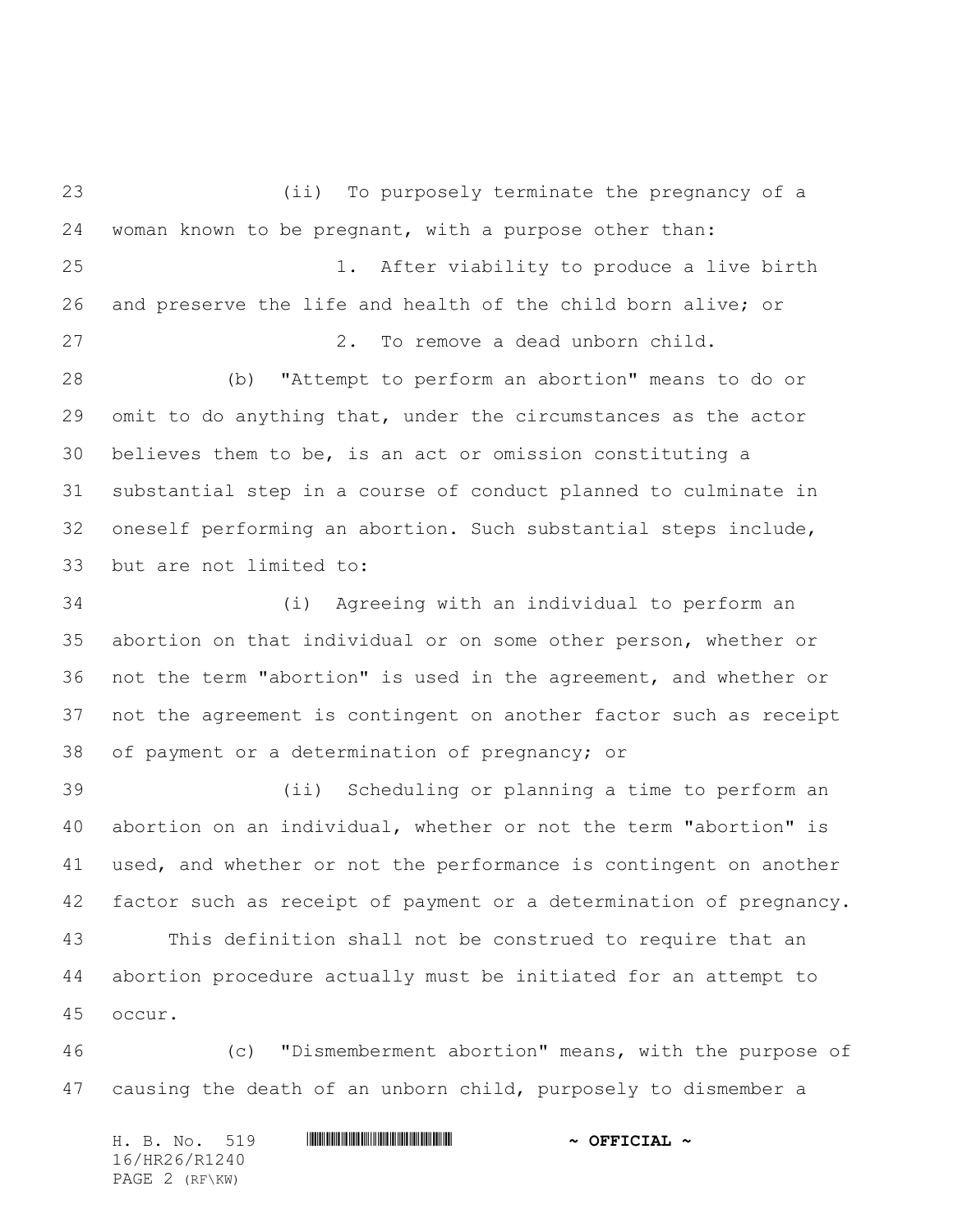living unborn child and extract him or her one piece at a time from the uterus through use of clamps, grasping forceps, tongs, scissors or similar instruments that, through the convergence of two rigid levers, slice, crush, and/or grasp a portion of the unborn child's body to cut or rip it off.

53 The term "dismemberment abortion" does not include an abortion that uses suction to dismember the body of the unborn child by sucking fetal parts into a collection container, although it does include an abortion in which a dismemberment abortion is used to cause the death of an unborn child but suction is subsequently used to extract fetal parts after the death of the unborn child.

 (d) "Physician" means a person licensed to practice medicine and surgery or osteopathic medicine and surgery, or otherwise legally authorized to perform an abortion.

 (e) "Purposely" means the following: A person acts purposely with respect to a material element of an offense when: (i) If the element involves the nature of his conduct or a result thereof, it is his conscious object to engage in conduct of that nature or to cause such a result; and (ii) If the element involves the attendant circumstances, he is aware of the existence of those circumstances or he believes or hopes that they exist.

 (f) "Serious health risk to the unborn child's mother" means that in reasonable medical judgment, she has a condition

|  | H. B. No. 519  |  | $\sim$ OFFICIAL $\sim$ |
|--|----------------|--|------------------------|
|  | 16/HR26/R1240  |  |                        |
|  | PAGE 3 (RF\KW) |  |                        |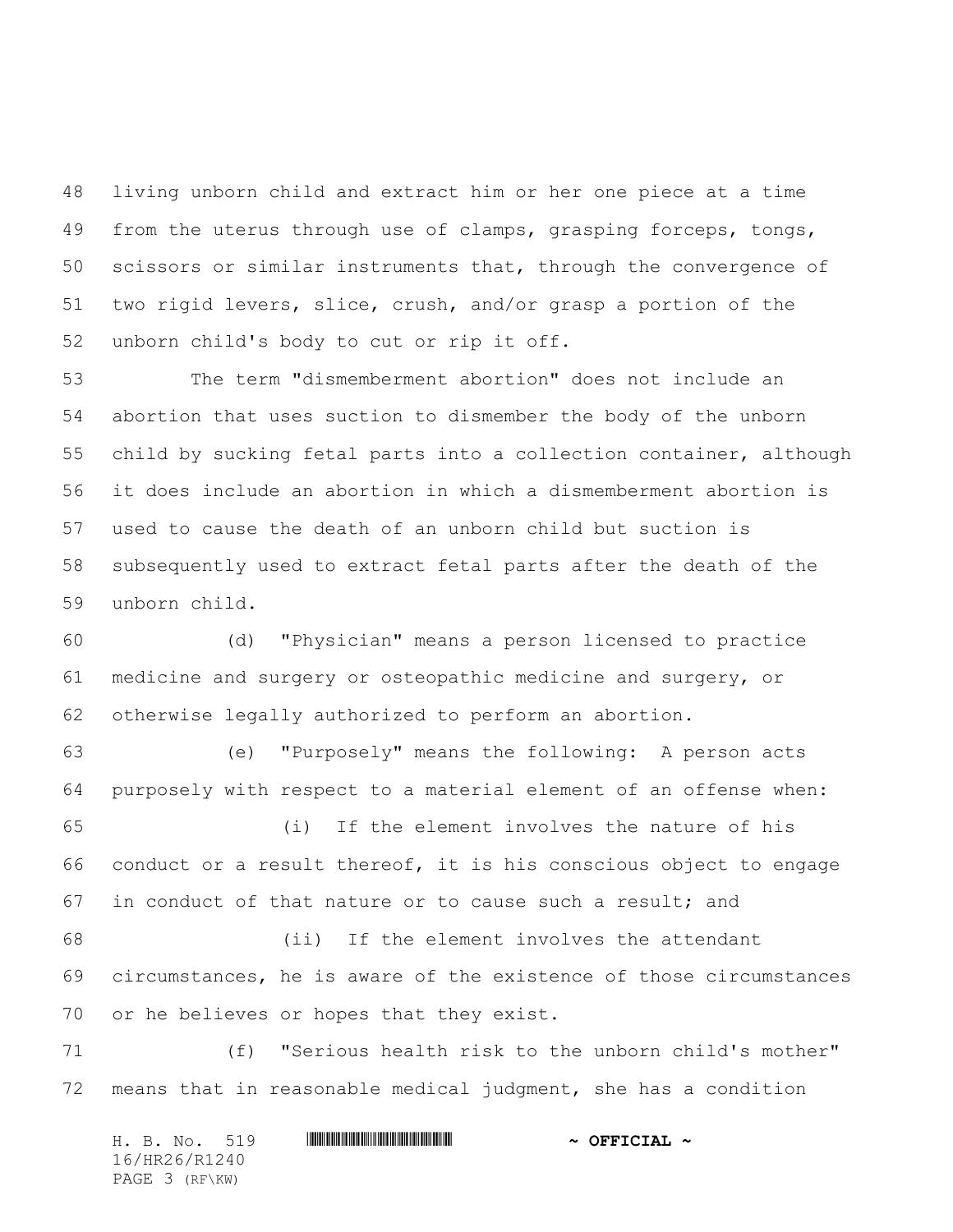that so complicates her medical condition that it necessitates the abortion of her pregnancy to avert her death or to avert serious risk of substantial and irreversible physical impairment of a major bodily function, not including psychological or emotional conditions. No such condition may be determined to exist if it is based on a claim or diagnosis that the woman will engage in conduct that she intends to result in her death or in substantial and irreversible physical impairment of a major bodily function.

 (g) "Woman" means a female human being whether or not she has reached the age of majority.

 **SECTION 3. Dismemberment abortion prohibited.** (1) Notwithstanding any other provision of law, it shall be unlawful for any person to purposely perform or attempt to perform a dismemberment abortion and thereby kill an unborn child unless necessary to prevent serious health risk to the unborn child's mother.

 (2) A person accused in any proceeding of unlawful conduct under subsection (1) of this section may seek a hearing before the State Board of Medical Licensure on whether the dismemberment abortion was necessary to prevent serious health risk to the unborn child's mother. The board's findings are admissible on that issue at any trial in which the unlawful conduct is alleged. Upon a motion of the person accused, the court shall delay the beginning of the trial for not more than thirty (30) days to permit such a hearing to take place.

H. B. No. 519 \*HR26/R1240\* **~ OFFICIAL ~** 16/HR26/R1240 PAGE 4 (RF\KW)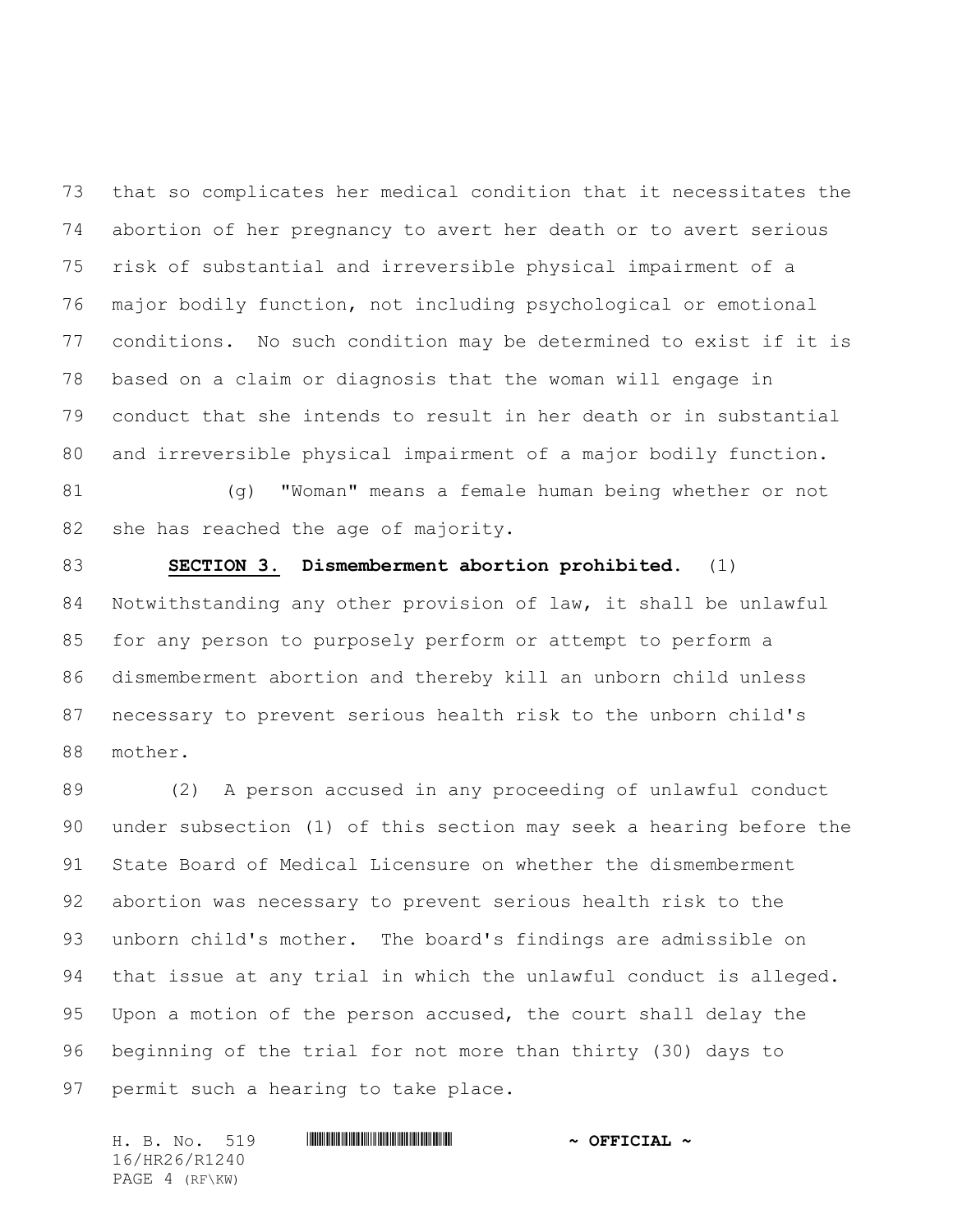(3) No woman upon whom an abortion is performed or attempted to be performed shall be thereby liable for performing or attempting to perform a dismemberment abortion. No nurse, technician, secretary, receptionist or other employee or agent who is not a physician but who acts at the direction of a physician, and no pharmacist or other individual who is not a physician but who fills a prescription or provides instruments or materials used in an abortion at the direction of or to a physician shall be thereby liable for performing or attempting to perform a dismemberment abortion.

 (4) This act does not prevent abortion for any reason, including rape and incest by any other method.

 **SECTION 4. Injunctions against dismemberment abortions.** (1) A cause of action for injunctive relief against a person who has performed or attempted to perform a dismemberment abortion in violation of Section 3 of this act may be maintained by:

 (a) A woman upon whom such a dismemberment abortion was 115 performed or attempted to be performed;

 (b) A person who is the spouse, parent or guardian of, 117 or a current or former licensed health care provider of, a woman upon whom such a dismemberment abortion was performed or attempted to be performed; or

 (c) A prosecuting attorney with appropriate jurisdiction.

H. B. No. 519 \*HR26/R1240\* **~ OFFICIAL ~** 16/HR26/R1240 PAGE 5 (RF\KW)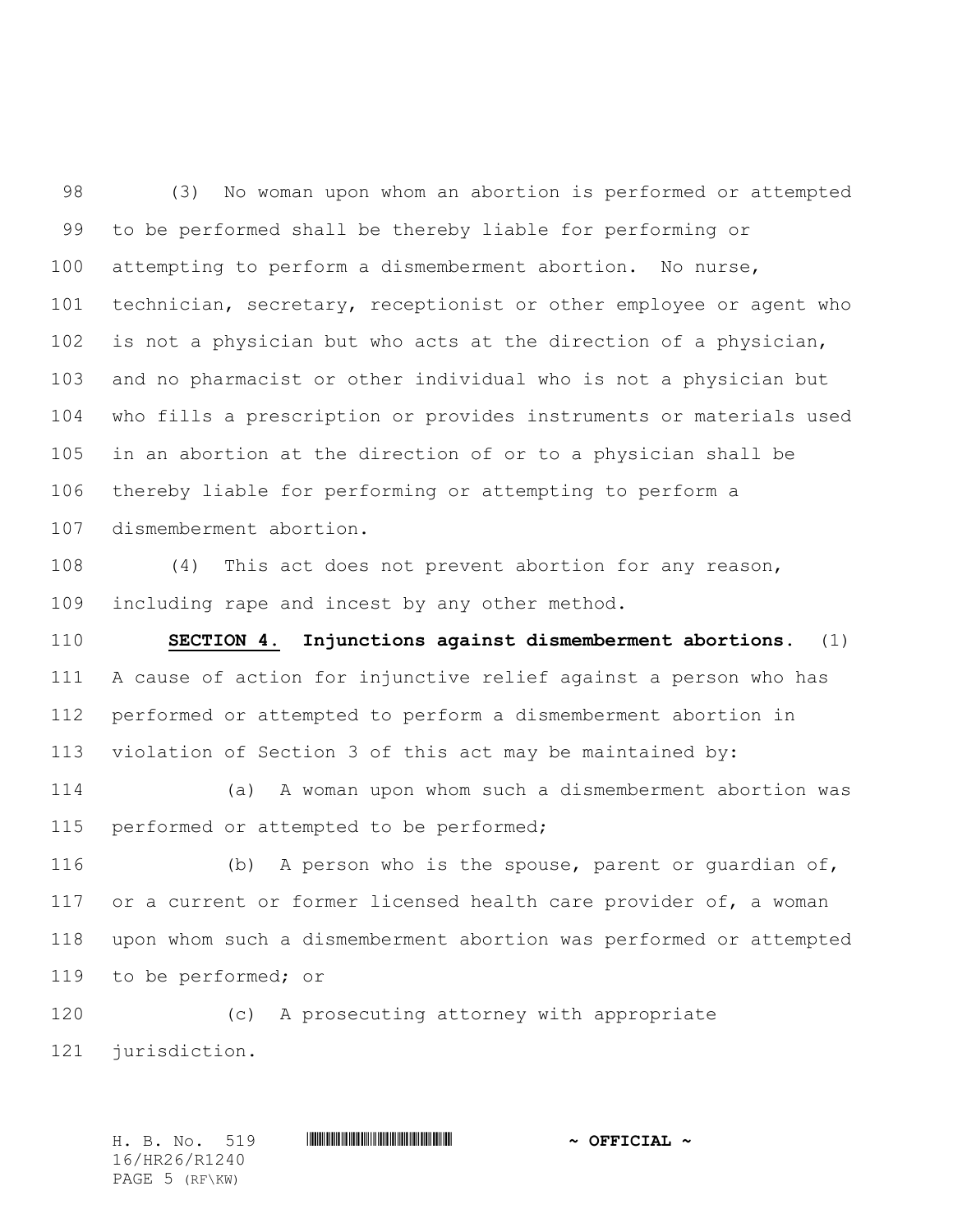(2) The injunction shall prevent the defendant from performing or attempting to perform further dismemberment abortions in violation of Section 3 of this act in this state. **SECTION 5. Civil remedies.** (1) A cause of action for civil damages against a person who has performed a dismemberment abortion in violation of Section 3 of this act may be maintained by:

 (a) Any woman upon whom a dismemberment abortion has been performed in violation of Section 3 of this act;

 (b) The father of the unborn child, if married to the woman at the time the dismemberment abortion was performed; or

 (c) If the woman had not attained the age of eighteen (18) years at the time of the dismemberment abortion or has died as a result of the abortion, the maternal grandparents of the unborn child.

 (2) No damages may be awarded a plaintiff if the pregnancy resulted from the plaintiff's criminal conduct.

(3) Damages awarded in such an action shall include:

 (a) Money damages for all injuries, psychological and physical, occasioned by the dismemberment abortion; and

 (b) Statutory damages equal to three (3) times the cost of the dismemberment abortion.

 **SECTION 6. Attorney's fees.** (1) If judgment is rendered in favor of the plaintiff in an action described in Section 4 or 5 of

| H. B. No. 519  |  | $\sim$ OFFICIAL $\sim$ |  |  |  |  |  |
|----------------|--|------------------------|--|--|--|--|--|
| 16/HR26/R1240  |  |                        |  |  |  |  |  |
| PAGE 6 (RF\KW) |  |                        |  |  |  |  |  |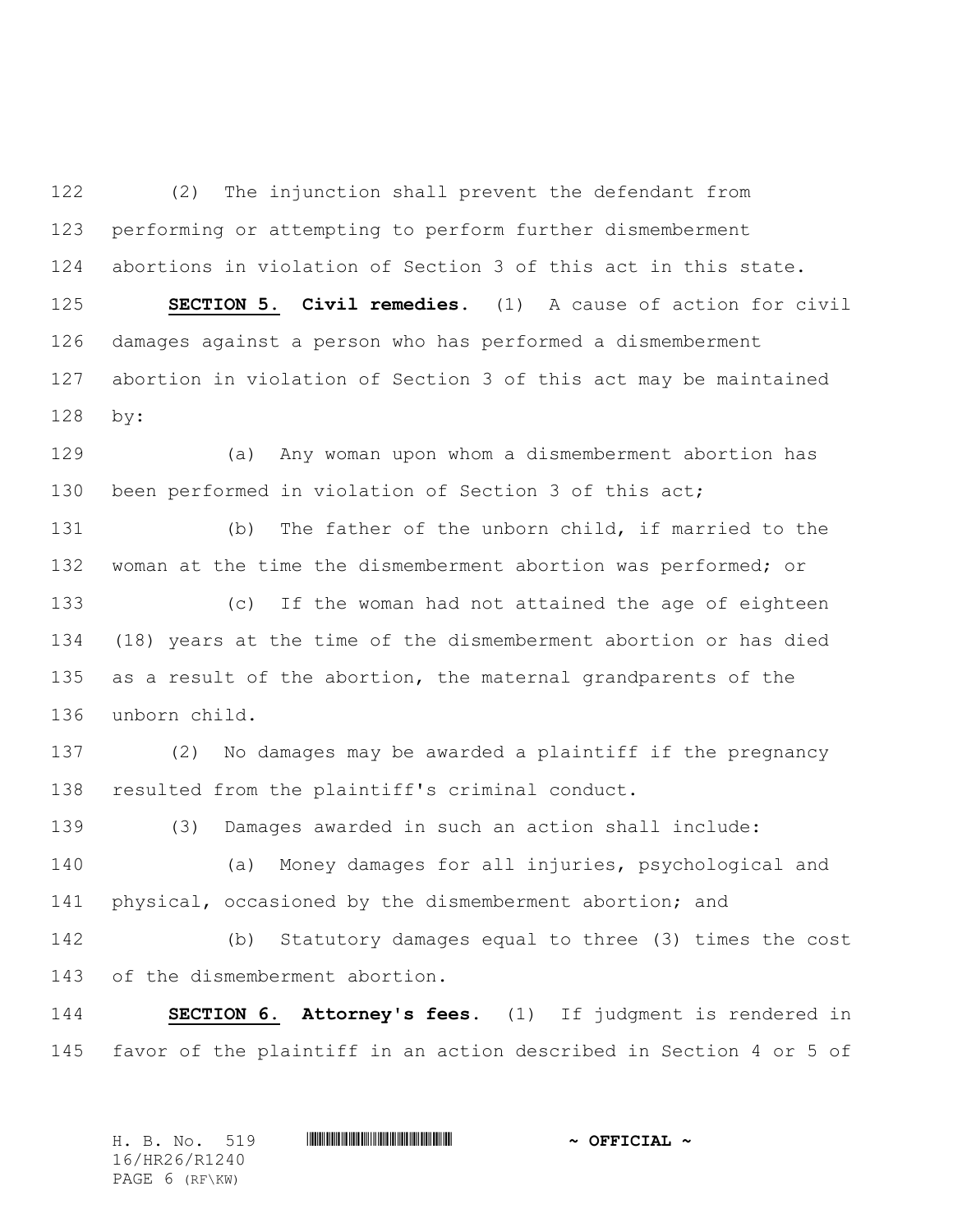this act, the court shall also render judgment for a reasonable attorney's fee in favor of the plaintiff against the defendant.

 (2) If judgment is rendered in favor of the defendant in an action described in Section 4 or 5 of this act and the court finds that the plaintiff's suit was frivolous and brought in bad faith, the court shall render judgment for a reasonable attorney's fee in favor of the defendant against the plaintiff.

 (3) No attorney's fee may be assessed against the woman upon whom a dismemberment abortion was performed or attempted to be performed except in accordance with subsection (2) of this section.

 **SECTION 7. Criminal penalty.** Any person who violates Section 3 of this act is guilty of a felony and, upon conviction, shall be punished by a fine not more than Ten Thousand Dollars (\$10,000.00), or commitment to the custody of the Department of Corrections for not more than two (2) years, or both.

 **SECTION 8. Protection of privacy in court proceedings.** In every civil, criminal, or administrative proceeding or action 164 brought under this act, the court shall rule whether the anonymity of any woman upon whom a dismemberment abortion has been performed or attempted to be performed shall be preserved from public disclosure if she does not give her consent to the disclosure. The court, upon motion or sua sponte, shall make such a ruling and, upon determining that her anonymity should be preserved, shall issue orders to the parties, witnesses, and counsel and

H. B. No. 519 \*HR26/R1240\* **~ OFFICIAL ~** 16/HR26/R1240 PAGE 7 (RF\KW)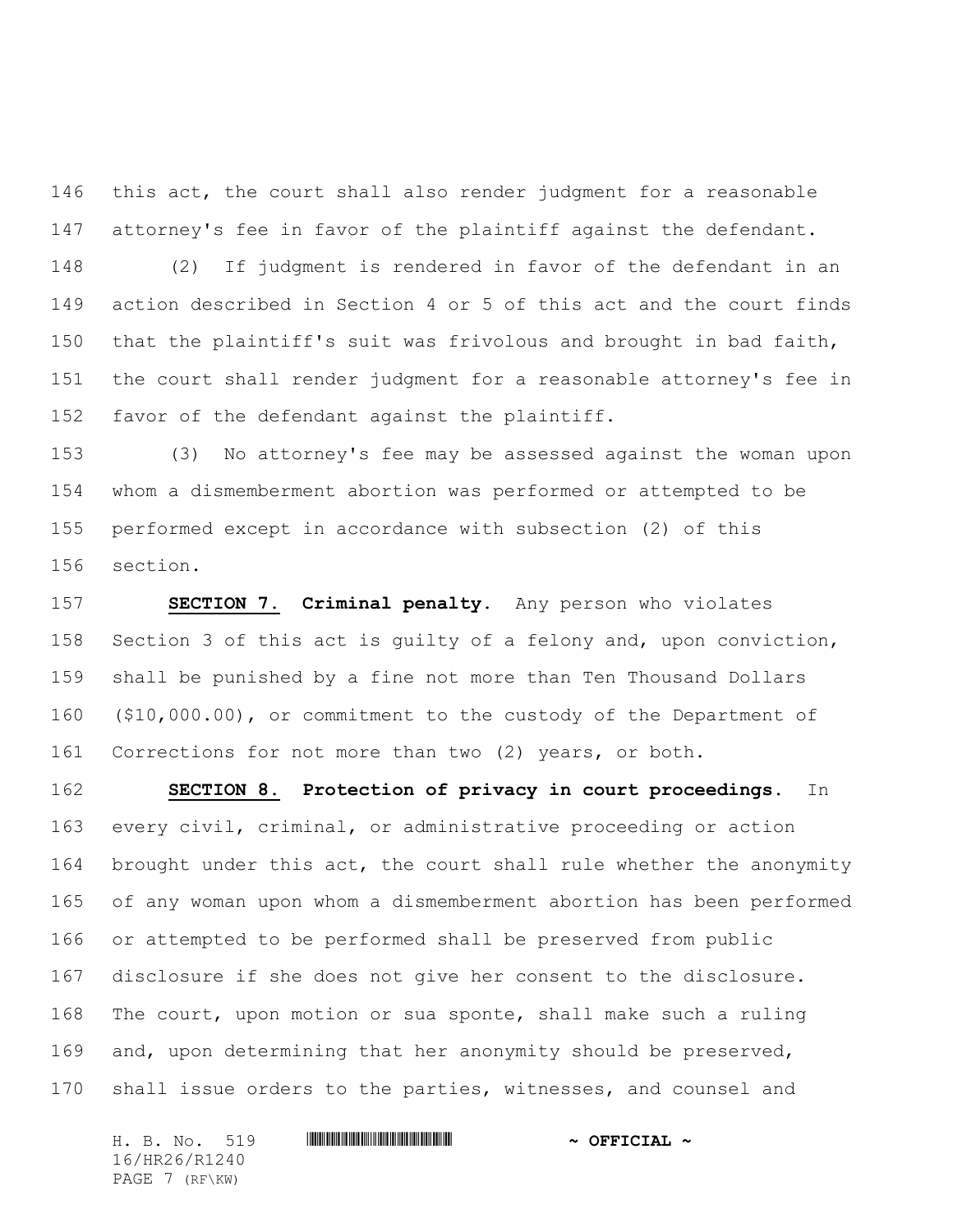shall direct the sealing of the record and exclusion of individuals from courtrooms or hearing rooms to the extent necessary to safeguard her identity from public disclosure. Each such order shall be accompanied by specific written findings explaining why the anonymity of the woman should be preserved from public disclosure, why the order is essential to that end, how the order is narrowly tailored to serve that interest, and why no reasonable less restrictive alternative exists. In the absence of written consent of the woman upon whom a dismemberment abortion has been performed or attempted to be performed, anyone other than a public official who brings an action under Section 4 or 5 of this act shall do so under a pseudonym. This section may not be construed to conceal the identity of the plaintiff or of witnesses from the defendant or from attorneys for the defendant.

 **SECTION 9. Construction.** Nothing in this act shall be construed as creating or recognizing a right to abortion, nor a right to a particular method of abortion.

**SECTION 10. Severability.** If any one or more provisions, sections, subsections, sentences, clauses, phrases or words of this act or the application thereof to any person or circumstance is found to be unconstitutional, the same is declared to be severable and the balance of this act shall remain effective notwithstanding such unconstitutionality. The Legislature declares that it would have passed this act, and each provision, section, subsection, sentence, clause, phrase or word thereof,

H. B. No. 519 \*HR26/R1240\* **~ OFFICIAL ~** 16/HR26/R1240 PAGE 8 (RF\KW)